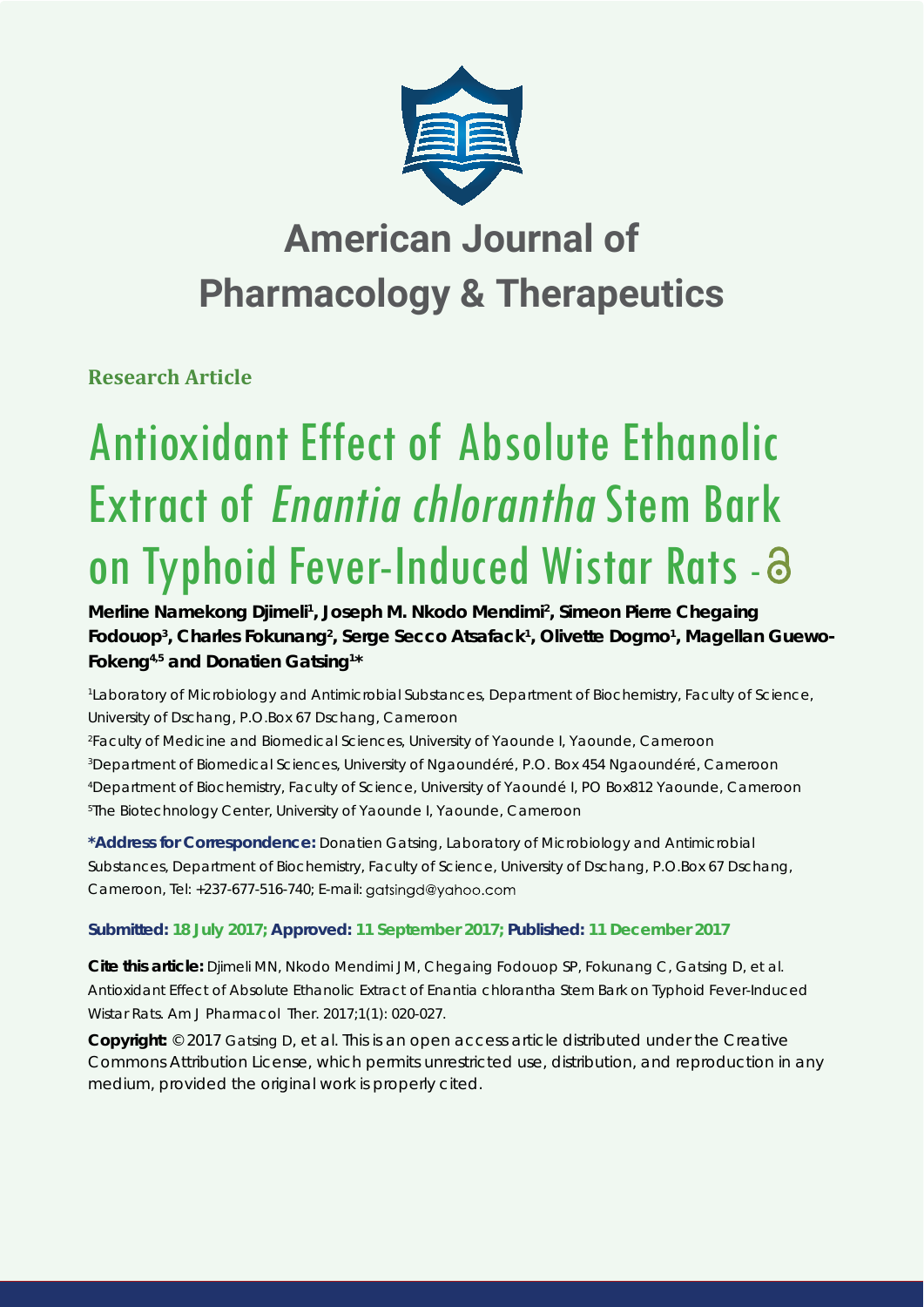# **ABSTRACT**

Antioxidants are substances which are capable to protect the body from damages caused by free radical. A variety of free radical scavenging antioxidants exists in the body and many of them are derived from plant sources. The aim of the present study was to investigate the antioxidant activity of the absolute ethanolic extract of *Enantia chlorantha* stem bark on typhoid fever induced rats. *Salmonella* typhi infected rats were treated every day between 7 to 9 AM with different doses of plant extract (9.16, 36.5 and 73 mg/ kg or oxytetracyclin 20 mg/ kg). After 09 days of treatment, the results show that the different doses of this extract have all contributed to the cure of the infected rats, healing marked by the absence of salmonella in animal's blood cultured on *ss* agar. In the other hand, treatment with different doses of plant extract result in a relative and significant  $(p < 0.05)$  increase in the level of some blood and tissues antioxidant parameters such as CAT, SOD and POD while the level of alkaline phosphatase, malondialdehyde and nitric oxide as compared to untreated control group animal as compared to the untreated control group animals. Whereas, the level of ALP, MDA and NO were significantly decreased ( $p < 0.05$ ). These results showed that the absolute ethanolic extract of *E. chlorantha* stem bark possess antioxidant and antityphoid properties necessary to eradicate the free radical produced during typhoid fever infection.

**Keywords:** *Enantia chlorantha*; Typhoid Fever; Antioxidant Activity; Oxidative Stress

# **INTRODUCTION**

Typhoid fever is a global health problem and a systemic infection caused by *Salmonella* typhi or *Salmonella enterica* serotype typhi*,* with more than 22 million cases and 216500 deaths estimated annually [1]. This human pathogen bacterium is transmitted indirectly by ingestion of faecally contaminated food, milk, or water or directly from person to person, with the strongest burden in developing countries due to poor sanitary conditions [2]. From 10 to 14 days after human infection, the bacterium causes low grade fever, headache, white patches in the center of tongue, inflammed bones, abdominal pain, agitation, bloody stool, malaise, loss of appetite, constipation or diarrhea, bradycardia and myalgia. The fever rises to a high plateau, the spleen and liver become enlarged, and rose spots on the skin of the abdomen or chest are seen in rare cases [3]. In order to reduce the prevalence and the complications of this disease, antibiotics such as ampicillin, trimethoprim, chloramphenicol, streptomycin and sulfamethoxazole are used in many countries. Because of the greater resistance to all the three first line antimicrobials (i.e. chloramphenicol, ampicillin and co-trimoxazol) [4] and the medullary toxicity of chloramphenicol which had been for long the drug of choice for the treatment of typhoid fever [5], it is important to look for the new therapeutic options. Natural substances in general and particularly medicinal plants are mostly used worldwide and principally in developing countries [6]. Since bacterial infection like others produces an acute inflammation, it's make the lymphoid tissues stand out from the surrounding mucosa. Moreover, the entrance of *Salmonella* into the body causes the production of superoxide and nitric oxide which react together to form peroxynitrite, a strong biological oxidant [7] indeed, during aerobic respiration in most cells, including prokaryotic cells, reactive oxygen intermediates are produced at low rates. To cope with oxidative stress, bacteria have evolved protective responses that enable them to withstand the survive [8]. In addition, large quantities of reactive oxygen intermediates are produced by phagocytes during uptake of microorganisms when bacteria interact with an eukaryotic host [9]. These reactive oxygen species can lead to serious health problems including sickle cell diseases, atherosclerosis, heart failure, chronic fatigue syndrome [10]. Thus, if the bacteria are prevented from producing reactive oxygen compounds, it can contribute to efficiently fight against the microorganisms. On the other hand, antioxidant compounds such as polyphenols, phenolic acids, flavonoids, and carotenoids [11] are thought to prevent chronic complications in part through their ability to scavenge free radicals [12]. Thus, it may be interesting to find a medicinal plant with dual antimicrobial and antioxidant properties [13]. *Enantia chlorantha*, the subject of our study, is a plant whose demonstrated efficacy in the treatment of diseases such as tuberculosis, malaria [14], urinary tract infections, jaundice [15], diarrhea [16], cough and wounds [17], gastric ulcers [18], infective hepatitis, rickettsia fever, typhoid fever [19]. This plant is also known as the African yellow wood. It's commonly found in the central and Southern forest zones of Cameroon [13]. Its stem bark is used in Cameroon for the management of typhoid fever. This study was designed to assess the antioxidant effect of absolute ethanolic extract of *Enantia chlorantha* stem bark in the typhoid fever-Induced Wistar Rats.

# **MATERIALS AND METHODS**

#### **Plant Material: Collection and Identification**

The stem bark of *Enantia chlorantha* was collected in Lekie, Central region of Cameroon, in March 2014. Identification of the plant was done at the National Herbarium, in Yaoundé-Cameroon, using a voucher specimen registered under the reference N°25918/ SRFCAM. The stem bark were air-dried at room temperature  $(23 \pm 2^{\circ}C)$  away from sunlight and milled to coarse particle at the Biotechnology Centre, University of Yaounde I.

# **Extract preparation**

(100g) of *Enantia chlorantha* Stem bark powdered were macerated three times at room temperature ( $23 \pm 2$ °C) in 1000ml absolute ethanolic solvent (95% EtOH) for 48 hours, and then filtered with Whatman paper (N°1). The filtrate was concentrated at  $45^{\circ}$ C using a rotary evaporator (Buchi R200) and the obtained volume was later dried at 40°C. The plant extracts were stored in sterilized bottles at room temperature until usage.

#### **Animals**

Adult males and females Wistar (RjHan: WI) rats of 120 to 140 g and 8 to 9 weeks old used in this study were obtained from the animal house of the Department of Biochemistry, University of Dschang, Cameroon for the study. They were kept in rat cages at room temperature (23  $\pm$  2°C) with free access to rat food and water. The experiments were performed in accordance with the ethical guidelines of the Committee for Control and Supervision of Experiments on Animals (Registration # 173/CPCSEA, of January 28, 2000), India, on the use of laboratory animals.

# **Experimental design**

Animals were randomly grouped into six groups of eight animals each (males and females) after one week of acclimatization. Except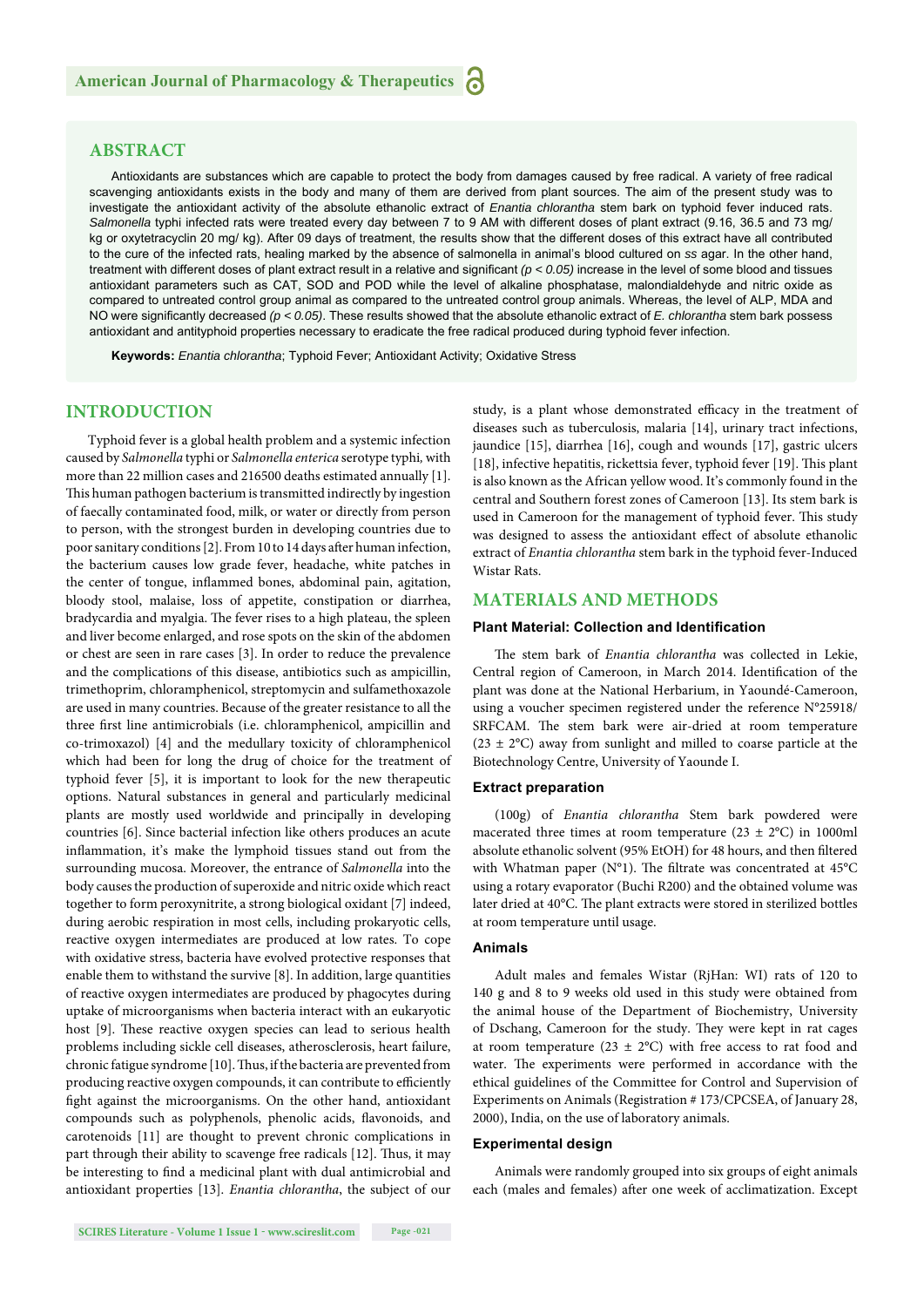the animals from group I, the rest were infected by receiving oral administration of 1 mL of the 1.5x108 CFU of *S.* typhi preparation. During the experiment, animals of group I were not infected and were treated only with DMSO (%), and thus serve as neutral control. Animal of group II were infected and non-threated (control group) while those of group VI were treated with oxytetracyclin (positive control). The remaining group animals were treated after infection with different doses of *E. chlorantha* that was 9.16 mg/ kg, 36.5 and 73 mg/ kg respectively for group III, IV and V.

#### **Confirmation after treatment**

One milliliter of blood from the treated animals was drawn from the codal vein every two days of treatment and inoculated on already prepared *SS* Agar on petri dishes. The inoculated plates were incubated at 37°C for 24 h. The counts of emerged colonies (black color presentation) were used to evaluate the efficacy of treatment.

#### **Dissection and Blood collection**

At the end of the experiment, animals were fasted overnight on the 8<sup>th</sup> day of treatment. They were then anaesthetized using chloroform vapors, dissected and the blood samples were collected by cardiac puncture in the pain tubes. Serum was obtained by centrifugation of these tubes at 3000 rpm for 10 minutes. Fifteen percent (15%) homogenate of organs (Liver, kidney, lung, heart and spleen) were prepared in normal saline solution, and then centrifuged at 3000 rpm for 15 minutes. The supernatant and sera were used for the determination of biochemical parameters related to oxidative stress such as catalase (CAT), Peroxidase (POD), Malondialdehyde (MDA), nitric oxide (NO), Superoxide Dismutase (SOD), and Alkaline Phosphatase (AP).

# **BIOCHEMICAL ANTIOXIDANT PARAME-TERS**

#### **Enzymatic parameters**

**Catalase assay:** Catalase level was evaluated in serum and tissue as described by [20]. Ten microliters of the serum or tissues homogenate were added into 150  $\rm \mu L$  of phosphate buffer pH 7.4. Then 40  $\rm \mu l$  of  $\rm H_2O_2$ (50 mM) were also introduced. After 1 minute, 400 μl of potassium dichromate (5%) prepared in the 1% of acetic acid was introduced in the reactional solution. The mixture was heated in boiling water for 10 min and cooled immediately. The absorbance was recorded at 570 nm using spectrophotometer "Schimadzu 1501, Japan". Enzymatic activity of catalase was inferred by the Beer-Lambert law [21] in mmol/ min per milliliter of serum or gram of tissue.

**Peroxidase assay:** Peroxidase level was determined in tissues as described by [22] with slight modifications. Two hundred and fifty microliters of serum or organs homogenates were was taken, and to this were added 500 μl of 10 mM KI solution and 500 μl of 40 mM sodium acetate. The absorbance of potassium per iodide was read at 353 nm, which indicates the amount of peroxidase. Then 10 μl of  $15~\mathrm{mM}$   $\mathrm{H}_2\mathrm{O}_2$  was added, and the change in the absorbance in 5 min was recorded. Enzymatic activity of peroxidase activity was expressed in μmole/ min per milliliter of serum or gram of tissue by the Beer-Lambert law [21].

**Superoxide Dismutase (SOD) assay:** SOD activity was determined in tissue by [23] method with some modifications. To 150 μL of homogenates 1 650 μL of phosphate buffer (pH 7.2) and 200 μL of 0.3 mmol/ L epinephrine was also added. The self-oxidation of epinephrine was recorded at 480 nm 30 seconds and then, one minute after its addition by spectrophotometer (Schimadzu 1501, Japan). The SOD activity expressed as percentage of inhibition was calculated taking into account that 50% inhibition correspond to one unit of activity.

**Alkaline phosphatase assay:** Serum markers namely alkaline phosphatase level was estimated based on colorimetric method using commercial kits (IMNESCOWiedtalstr, Germany respectively) and spectrophotometer "Schimadzu 1501, Japan".

# **NON ENZYMATIC PARAMETERS**

#### **Estimation of lipid peroxidation**

The extent of peroxidation in tissues and serum was assessed by measuring the level of malondialdehyde (MDA) according to the method of [24] with some modifications. A total of 0.5 mL of 1% orthophosphoric acid and 0.5 mL of precipitating mixture (1% thiobarbituric acid, 1% acetic acid) were added to 0.1 mL of tested sample. The mixture was homogenized and heated in boiling water for 15 min and cooled immediately. It was then centrifuged at 5000 rpm for 10 min and the absorbance of the supernatant was recorded at 532 nm using Schimadzu 1501 spectrophotometer, Japan. The peroxidation in the tissues was calculated based on the molar extinction coefficient of malondialdehyde (MDA) (153 mM<sup>-1</sup>cm<sup>-1</sup>), and expressed in terms of micromoles of MDA/ g of tissue.

#### **Determination of nitrite oxide concentration (NO)**

This assay relies on a diazotization reaction that was described by Griess [25]. With some modifications. The Griess Reagent is made up of a freshly prepared sulfanilamide and N-1-Napthyl Ethylenediamine Dihydrochloride (NED) under acidic conditions and protect from light. To 340μL of the experimental sample, 340 μL of freshly prepared 1% Sulfanilamide in 5% orthophosphoric acid were added and after 5 min of incubation in the dark at room temperature ( $23 \pm 2$ °C),  $340 \mu L$ of the NED Solution (0.1% NED in water) were also added. The resulting solution was well mixed and then incubated away from light at room temperature for 5 min, protected from light. The absorbance of the colored azo compound formed was measured at 520 nm within 30 minutes. A standard curve was plotted using nitrite  $\rm (NaNO_{2})$  (100, 50, 25, and 12.5 $\mu$ M). The results were expressed as Micro molar of Nitrite Equivalents (μMNE) per gram (g) of tissue or per milliliter (mL) of blood.

#### **Statistical analysis**

Data obtained were expressed as mean ± SEM (standard error of mean) and were statistically analyzed using one-way ANOVA with the Statistical Package for Social Sciences (SPSS) version 16.0 software. Post hoc analysis using Waller Duncan test was used to compare means of different groups. A p-value of 0.05 was considered statistically significant.

# **RESULTS**

#### *In vivo* **therapeutic test**

**Infection and treatment:** Infected rats presented erect hairs (a sign of fever) and diarrhea. They looked drowsiness, weak and were less active. The slender body became more bulky. Trace of blood and mucus were noted in stool. These symptoms traduced the establishment of the infection in these animals which was clearly revealed by the growth of *Salmonella* colonies on *SS* agar Petri dishes after blood culture. The evolution of the bacterial load in the blood of test animals during the experiment is summarized in (Figure 1). It can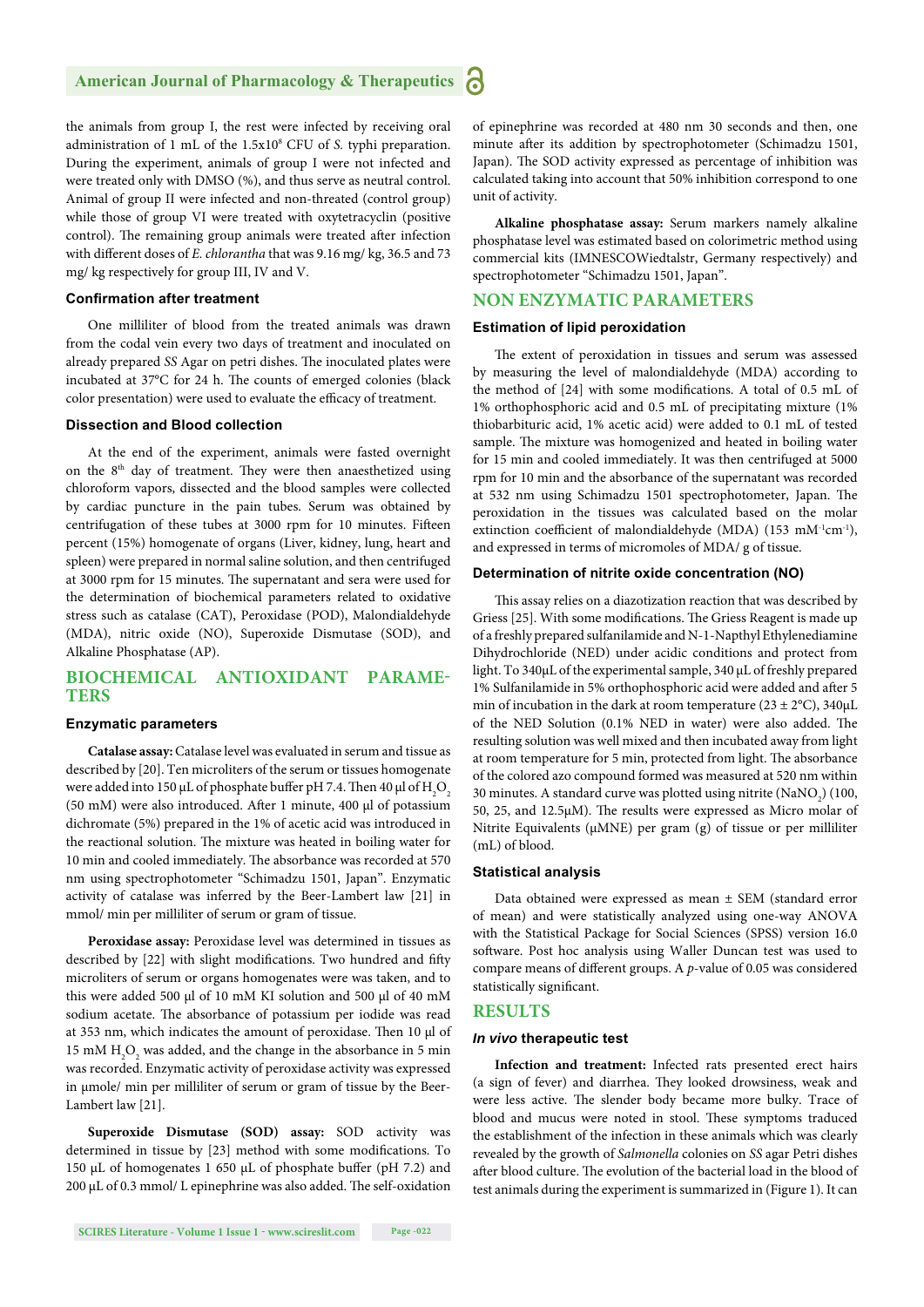be noted from this figure that the bacteria load increase exponentially during the first three day following the infection. During the first two days following the treatment there were a slightly increased in blood bacteria load. The bacteria load in negative control was significantly high *(p < 0.05)* at the end of the treatment as compared to that of rats receiving different doses of extract, despite of the slight decrease observed on the 6<sup>th</sup> day of the experiment. The healing effect of *E*. *chlorantha* extract was observed from the seventh day, as there was a significant and dose-dependent decrease of bacterial load in infected animals under treatment. Animal receiving oxytetracyclin and 73mg of *E. chlorantha* extract were the first recovery in both males and females groups.

# **ANTIOXIDANT PARAMETERS**

# **Effect of the treatment on Enzymatic Antioxidant Parameters**

**Tissues and serum catalase activities:** (Table 1) shows the evolution of the activity of the heart, lung, liver, spleen, kidney and serum catalase (CAT) with different treatments. It can be noted that infection has resulted in a significant  $(p < 0.05)$  decrease in the activity of heart and spleen catalase both in males and females rats. In the serum and other organs the difference was not Significant  $(p < 0.05)$ when compared to the neutral control. Animals receiving the extract of *E. chlorantha* stem bark showed relative and significant increase of Catalase activity as compared to the negative control group animals.

**Tissues and serum peroxidase activities and serum alkaline phosphatase** (ALP) activities: The evolution of the activity of the heart, lung, liver, spleen, kidney and serum peroxidase as well as serum ALP activity is presented in (Table 2). It can be observed from this that there is a significant  $(p < 0.05)$  decrease in liver's peroxidase activity of infected females rats as compare to neutral control. However, there was a relative and slight increase in peroxidase activity of those receiving different doses of extract/oxytetracyclin as well as neutral control when compared with the negative control animals. The increase was significant  $(p < 0.05)$  in the female's heart receiving 73mg/ kg of extract and the male's serum receiving 9.16 mg/ kg of extract as compared to negative control. This table also showed that infection resulted in a significant increase of male and female ALP activity as compared with neutral control. Nevertheless, treatment



| Doses (mg/kg)  | Catalase (µmol/min/g of tissue or µmol/min/ml of serum) |                                 |                                |                                  |                                 |                                |  |  |  |
|----------------|---------------------------------------------------------|---------------------------------|--------------------------------|----------------------------------|---------------------------------|--------------------------------|--|--|--|
|                | Heart                                                   | Lungs                           | Liver                          | <b>Spleen</b>                    | Kidney                          | <b>Serum</b>                   |  |  |  |
| <b>Females</b> |                                                         |                                 |                                |                                  |                                 |                                |  |  |  |
| N              | $0.008 \pm 0.001^{ab}$                                  | $0.039 \pm 0.010^{ab}$          | $0.010 \pm 0.003$ <sup>a</sup> | $0.079 \pm 0.0165$ abc           | $0.050 \pm 0.0232$ <sup>a</sup> | $0.365 \pm 0.017$ <sup>a</sup> |  |  |  |
| 9.16           | $0.005 \pm 0.001$ <sup>ab</sup>                         | $0.044 \pm 0.008$ <sup>ab</sup> | $0.009 \pm 0.002$ <sup>a</sup> | $0.112 \pm 0.004$ °              | $0.037 \pm 0.001$ <sup>a</sup>  | $0.415 \pm 0.021$ <sup>a</sup> |  |  |  |
| 36.5           | $0.004 \pm 0.001$ <sup>a</sup>                          | $0.048 \pm 0.006^{ab}$          | $0.011 \pm 0.005^a$            | $0.094 \pm 0.015$ <sup>bc</sup>  | $0.024 \pm 0.005^{\circ}$       | $0.377 \pm 0.039^{\circ}$      |  |  |  |
| 73             | $0.014 \pm 0.005$ °                                     | $0.084 \pm 0.032^b$             | $0.028 \pm 0.004$ <sup>a</sup> | $0.044 \pm 0.018$ <sup>a</sup>   | $0.030 \pm 0.005^{\circ}$       | $0.408 \pm 0.017$ <sup>a</sup> |  |  |  |
| Oxy            | $0.010 \pm 0.005$ <sup>bc</sup>                         | $0.038 \pm 0.006^{ab}$          | $0.017 \pm 0.009^{\circ}$      | $0.060 \pm 0.011^{ab}$           | $0.040 \pm 0.003$ <sup>a</sup>  | $0.378 \pm 0.041$ <sup>a</sup> |  |  |  |
| Neg            | $0.002 \pm 0.000^{\circ}$                               | $0.023 \pm 0.005^{ab}$          | $0.007 \pm 0.002$ <sup>a</sup> | $0.041 \pm 0.006^{ab}$           | $0.054 \pm 0.016^a$             | $0.328 \pm 0.049^{\circ}$      |  |  |  |
| Males          |                                                         |                                 |                                |                                  |                                 |                                |  |  |  |
| N              | $0.007 \pm 0.002$ <sup>ab</sup>                         | $0.032 \pm 0.003$ <sup>a</sup>  | $0.023 \pm 0.009^{\circ}$      | $0.034 \pm 0.005$ <sup>abc</sup> | $0.027 \pm 0.005^{\circ}$       | $0.411 \pm 0.040^a$            |  |  |  |
| 9.16           | $0.004 \pm 0.001^a$                                     | $0.032 \pm 0.004$ <sup>a</sup>  | $0.003 \pm 0.001^a$            | $0.044 \pm 0.003$ <sup>bc</sup>  | $0.019 \pm 0.005^a$             | $0.405 \pm 0.019$ <sup>a</sup> |  |  |  |
| 36.5           | $0.011 \pm 0.005^{\circ}$                               | $0.032 \pm 0.009^a$             | $0.005 \pm 0.001$ <sup>a</sup> | $0.045 \pm 0.004$ °              | $0.025 \pm 0.003$ <sup>a</sup>  | $0.358 \pm 0.016^a$            |  |  |  |
| 73             | $0.008 \pm 0.004$ <sup>ab</sup>                         | $0.036 \pm 0.001$ <sup>a</sup>  | $0.007 \pm 0.003$ <sup>a</sup> | $0.026 \pm 0.004$ <sup>a</sup>   | $0.021 \pm 0.002$ <sup>a</sup>  | $0.371 \pm 0.014$ <sup>a</sup> |  |  |  |
| Oxy            | $0.005 \pm 0.003$ <sup>a</sup>                          | $0.027 \pm 0.008$ <sup>a</sup>  | $0.004 \pm 0.002$ <sup>a</sup> | $0.031 \pm 0.005$ <sup>abc</sup> | $0.017 \pm 0.004$ <sup>a</sup>  | $0.411 \pm 0.025$ <sup>a</sup> |  |  |  |
| Neg            | $0.003 \pm 0.001$ <sup>a</sup>                          | $0.029 \pm 0.004$ <sup>a</sup>  | $0.007 \pm 0.004$ <sup>a</sup> | $0.026 \pm 0.005$ <sup>ab</sup>  | $0.020 \pm 0.003$ <sup>a</sup>  | $0.317 \pm 0.037$ <sup>a</sup> |  |  |  |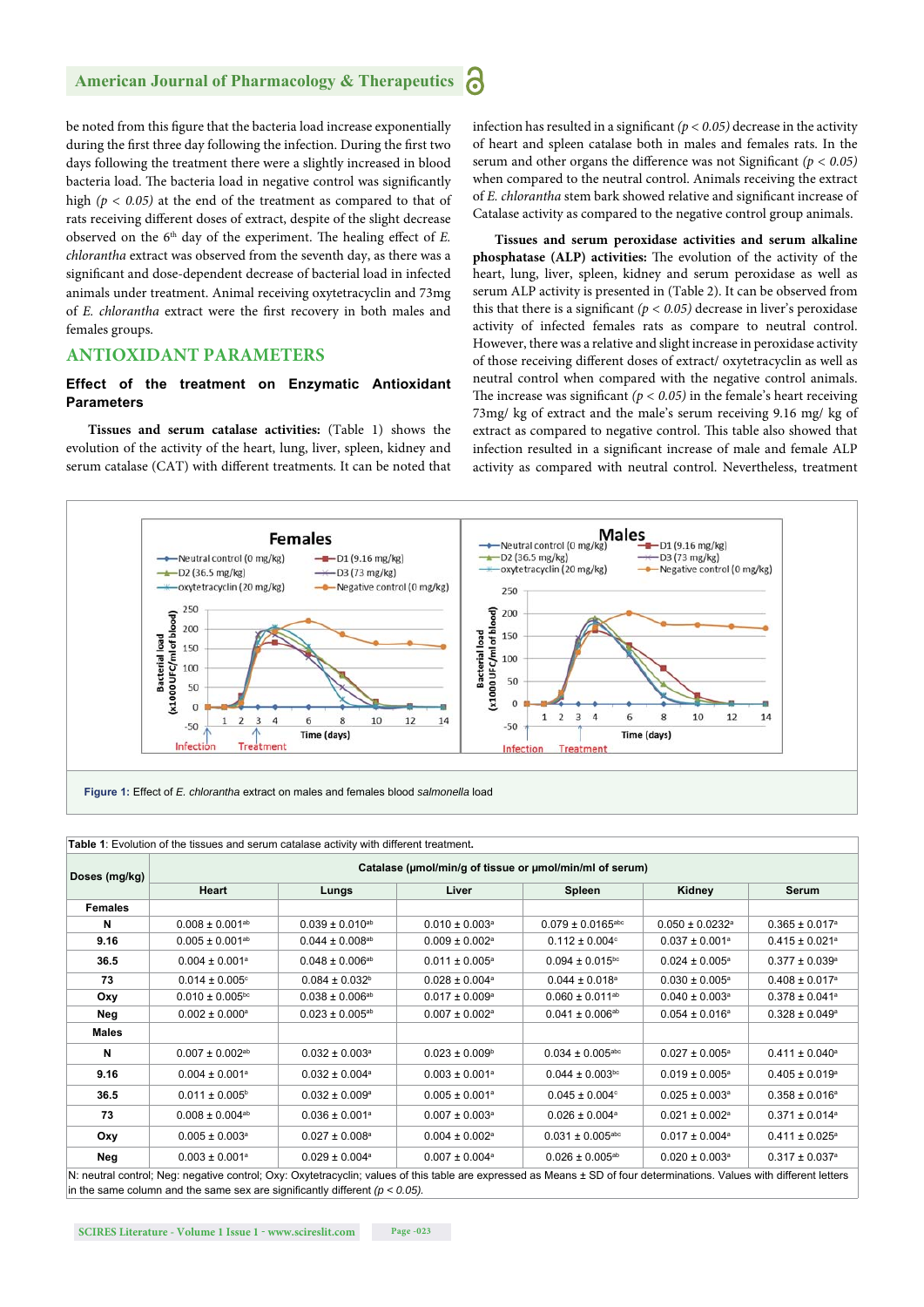resulted in a significant  $(p < 0.05)$  and dose-dependent decrease in female rats as compare to the neutral control. In the other hand, there is a slight difference between neutral and negative control in males rats.

**Tissues and serum SOD activities:** The effect of the treatment on Blood and tissues SOD activity is summarized in (Table 3). It reveals that infection resulted in significant  $(p < 0.05)$  decrease of heart and lungs SOD activity in male and female rats. However, concerning lungs, this decrease was noted only in male rats. Apart from these variations, there was a relative but not significant change in the animals receiving different doses of extract.

# **Effect of treatment on Non Enzymatic Parameters**

**Tissues and serum MDA activities:** It can be noted from the (Table 4) that, apart from the significant increases of male serum malondialdehyde activity, no other significant variation was noted, either in male or female rats. Although not significant, treatment has resulted decreases of tissues malondialdehyde level in experimental animals.

**Tissues and serum NO activities:** (Table 5) present the concentration of NO in the tissues and serum of experimental rats. It showed that infection caused an increase in the tissues and serum NO of all the animals when compared with neutral control. This increase is significant  $(p < 0.05)$  in negative control male's spleen rats as compared to other group. The administration of different doses of *E*. *chlorantha* stem bark extract in those animals result in a significant (p *< 0.05)* decrease in the level of heart female's and male NO receiving 73mg/ kg and oxytetracyclin. As far as lung and liver NO is concern, this decrease was observed in animal receiving *E. chlorantha* extract at 9.16 (lung) and 9.16 and 72 mg/ kg (liver). The change in the other tissue and serum are not Significant  $(p > 0.05)$ .

*In vivo* **therapeutic test:** It is well known that typhoid fever infection is characterized by diarrhea or constipation, abdominal pain, intestinal hemorrhage. The establishment of the infection was revealed by the above symptoms and also the anorexia and asthenia. This suggested that bacteria have challenged the non-specific defense

| Doses (mg/kg)  | Total peroxidase (umoL/min/g of tissue or umoL/min/mL*10 <sup>-2</sup> of serum) |                                 |                                 |                                 |                                |                                 |                                |  |  |
|----------------|----------------------------------------------------------------------------------|---------------------------------|---------------------------------|---------------------------------|--------------------------------|---------------------------------|--------------------------------|--|--|
|                | Heart                                                                            | Lungs                           | Liver                           | <b>Spleen</b>                   | Kidney                         | <b>Serum</b>                    | ALP (UI/L)                     |  |  |
| <b>Females</b> |                                                                                  |                                 |                                 |                                 |                                |                                 |                                |  |  |
| N              | $0.021 \pm 0.003$ <sup>a</sup>                                                   | $0.078 \pm 0.004$ <sup>ab</sup> | $0.044 \pm 0.011$ <sup>b</sup>  | $0.067 \pm 0.017$ <sup>ab</sup> | $0.121 \pm 0.013$ <sup>a</sup> | $0.115 \pm 0.007$ <sup>a</sup>  | 53.42 ± 11.47 <sup>a</sup>     |  |  |
| 9.16           | $0.018 \pm 0.001^a$                                                              | $0.084 \pm 0.011^{ab}$          | $0.034 \pm 0.009^{ab}$          | $0.090 \pm 0.008^{\circ}$       | $0.127 \pm 0.003$ <sup>a</sup> | $0.117 \pm 0.003$ <sup>a</sup>  | $71.34 \pm 16.31^{\circ}$      |  |  |
| 36.5           | $0.027 \pm 0.005^{ab}$                                                           | $0.069 \pm 0.013^{ab}$          | $0.030 \pm 0.004$ <sup>ab</sup> | $0.075 \pm 0.019$ <sup>ab</sup> | $0.111 \pm 0.014$ <sup>a</sup> | $0.112 \pm 0.013$ <sup>a</sup>  | $66.86 \pm 7.51$ <sup>bc</sup> |  |  |
| 73             | $0.041 \pm 0.008$ <sup>b</sup>                                                   | $0.091 \pm 0.012$ ab            | $0.033 \pm 0.005^{ab}$          | $0.071 \pm 0.007$ <sup>ab</sup> | $0.124 \pm 0.005^{\circ}$      | $0.111 \pm 0.012$ <sup>a</sup>  | $51.00 \pm 12.87$ <sup>a</sup> |  |  |
| Oxy            | $0.022 \pm 0.005^{\circ}$                                                        | $0.108 \pm 0.008$ <sup>b</sup>  | $0.027 \pm 0.017^{ab}$          | $0.081 \pm 0.023^b$             | $0.142 \pm 0.005^{\circ}$      | $0.104 \pm 0.008$ <sup>a</sup>  | $36.53 \pm 13.25^{ab}$         |  |  |
| Neg            | $0.018 \pm 0.008$ <sup>a</sup>                                                   | $0.051 \pm 0.018$ <sup>a</sup>  | $0.019 \pm 0.007$ <sup>a</sup>  | $0.036 \pm 0.012$ <sup>a</sup>  | $0.119 \pm 0.008$ <sup>a</sup> | $0.124 \pm 0.014$ <sup>a</sup>  | $95.46 \pm 19.75$ <sup>d</sup> |  |  |
| Males          |                                                                                  |                                 |                                 |                                 |                                |                                 |                                |  |  |
| N              | $0.010 \pm 0.004$ <sup>ab</sup>                                                  | $0.091 \pm 0.016^a$             | $0.024 \pm 0.006^a$             | $0.060 \pm 0.008$ <sup>a</sup>  | $0.114 \pm 0.012$ <sup>a</sup> | $0.114 \pm 0.006^{ab}$          | 79.95 ± 21.11 <sup>ab</sup>    |  |  |
| 9.16           | $0.021 \pm 0.003$ <sup>b</sup>                                                   | $0.092 \pm 0.007$ <sup>a</sup>  | $0.023 \pm 0.010^a$             | $0.055 \pm 0.005^{\circ}$       | $0.121 \pm 0.004$ <sup>a</sup> | $0.138 \pm 0.012$ <sup>b</sup>  | 80.30 ± 19.94 <sup>ab</sup>    |  |  |
| 36.5           | $0.006 \pm 0.001$ <sup>a</sup>                                                   | $0.098 \pm 0.003$ <sup>a</sup>  | $0.036 \pm 0.015^{\circ}$       | $0.066 \pm 0.018$ <sup>a</sup>  | $0.139 \pm 0.004^a$            | $0.101 \pm 0.011^{ab}$          | 86.16 ± 17.78 <sup>ab</sup>    |  |  |
| 73             | $0.015 \pm 0.004$ <sup>ab</sup>                                                  | $0.101 \pm 0.004^a$             | $0.029 \pm 0.009^{\circ}$       | $0.091 \pm 0.011^a$             | $0.141 \pm 0.004$ <sup>a</sup> | $0.122 \pm 0.012$ <sup>ab</sup> | 36.19 ± 12.91 <sup>a</sup>     |  |  |
| Oxy            | $0.015 \pm 0.004^{ab}$                                                           | $0.096 \pm 0.010^a$             | $0.046 \pm 0.009^{\circ}$       | $0.089 \pm 0.017$ <sup>a</sup>  | $0.128 \pm 0.012$ <sup>a</sup> | $0.104 \pm 0.002^{ab}$          | $43.77 \pm 4.821^a$            |  |  |
| Neg            | $0.008 \pm 0.003^{ab}$                                                           | $0.091 \pm 0.009^a$             | $0.016 \pm 0.005^{\circ}$       | $0.052 \pm 0.008$ <sup>a</sup>  | $0.107 \pm 0.014$ <sup>a</sup> | $0.094 \pm 0.013$ <sup>a</sup>  | $142.7 \pm 13.46^{\circ}$      |  |  |

same sex are significantly different  $(p < 0.05)$ .

| Doses (mg/kg) | SOD activity (umol/g of tissue or umol/ml of serum) |                                 |                                 |                                 |                                 |                                 |  |  |  |
|---------------|-----------------------------------------------------|---------------------------------|---------------------------------|---------------------------------|---------------------------------|---------------------------------|--|--|--|
|               | Heart                                               | Lungs                           | Liver                           | Spleen                          | Kidney                          | Serum                           |  |  |  |
|               | <b>Females</b>                                      |                                 |                                 |                                 |                                 |                                 |  |  |  |
| N             | $0.194 \pm 0.007$ <sup>b</sup>                      | $0.200 \pm 0.004$ <sup>ab</sup> | $0.202 \pm 0.004$ <sup>a</sup>  | $0.211 \pm 0.035$ <sup>a</sup>  | $0.204 \pm 0.001$ <sup>a</sup>  | $0.193 \pm 0.010^a$             |  |  |  |
| 9.16          | $0.199 \pm 0.003^b$                                 | $0.200 \pm 0.005^{ab}$          | $0.202 \pm 0.009^{\circ}$       | $0.198 \pm 0.015$ <sup>a</sup>  | $0.192 \pm 0.022$ <sup>a</sup>  | $0.292 \pm 0.057$ <sup>b</sup>  |  |  |  |
| 36.5          | $0.202 \pm 0.001$ <sup>b</sup>                      | $0.286 \pm 0.171$ <sup>b</sup>  | $0.203 \pm 0.031$ <sup>a</sup>  | $0.200 \pm 0.004$ <sup>a</sup>  | $0.206 \pm 0.008$ <sup>a</sup>  | $0.297 \pm 0.096^{ab}$          |  |  |  |
| 73            | $0.208 \pm 0.011$ <sup>b</sup>                      | $0.230 \pm 0.039^{ab}$          | $0.201 \pm 0.006^a$             | $0.198 \pm 0.004$ <sup>a</sup>  | $0.205 \pm 0.004$ <sup>a</sup>  | $0.214 \pm 0.015^a$             |  |  |  |
| Oxy           | $0.203 \pm 0.066^{\circ}$                           | $0.199 \pm 0.001^{ab}$          | $0.187 \pm 0.014$ <sup>a</sup>  | $0.245 \pm 0.083$ <sup>a</sup>  | $0.203 \pm 0.011$ <sup>a</sup>  | $0.204 \pm 0.004$ <sup>a</sup>  |  |  |  |
| Neg           | $0.186 \pm 0.011$ <sup>a</sup>                      | $0.176 \pm 0.022$ <sup>a</sup>  | $0.193 \pm 0.009^{\circ}$       | $0.186 \pm 0.029$ <sup>a</sup>  | $0.221 \pm 0.045$ <sup>a</sup>  | $0.204 \pm 0.001$ <sup>a</sup>  |  |  |  |
|               | <b>Males</b>                                        |                                 |                                 |                                 |                                 |                                 |  |  |  |
| N             | $0.205 \pm 0.009$ <sup>b</sup>                      | $0.205 \pm 0.007$ <sup>b</sup>  | $0.195 \pm 0.022$ <sup>ab</sup> | $0.199 \pm 0.009^{\circ}$       | $0.228 \pm 0.046$ <sup>b</sup>  | $0.221 \pm 0.014$ <sup>ab</sup> |  |  |  |
| 9.16          | $0.204 \pm 0.011$ <sup>b</sup>                      | $0.202 \pm 0.004$ <sup>b</sup>  | $0.200 \pm 0.006^{ab}$          | $0.191 \pm 0.001^a$             | $0.203 \pm 0.019^{ab}$          | $0.359 \pm 0.091$ <sup>b</sup>  |  |  |  |
| 36.5          | $0.200 \pm 0.004$ <sup>b</sup>                      | $0.211 \pm 0.015$ <sup>b</sup>  | $0.190 \pm 0.023$ <sup>ab</sup> | $0.197 \pm 0.009^{\circ}$       | $0.182 \pm 0.037$ <sup>ab</sup> | $0.279 \pm 0.079$ <sup>ab</sup> |  |  |  |
| 73            | $0.199 \pm 0.009$ <sup>b</sup>                      | $0.206 \pm 0.001$ <sup>b</sup>  | $0.202 \pm 0.003$ <sup>ab</sup> | $0.211 \pm 0.014$ <sup>ab</sup> | $0.192 \pm 0.013$ <sup>ab</sup> | $0.201 \pm 0.005^{\circ}$       |  |  |  |
| Oxy           | $0.187 \pm 0.015^{\circ}$                           | $0.206 \pm 0.004^b$             | $0.692 \pm 1.033$ <sup>c</sup>  | $0.204 \pm 0.007$ <sup>a</sup>  | $0.190 \pm 0.006^{ab}$          | $0.199 \pm 0.002$ <sup>a</sup>  |  |  |  |
| Neg           | $0.081 \pm 0.078$ <sup>a</sup>                      | $0.170 \pm 0.008$ <sup>a</sup>  | $0.186 \pm 0.014$ <sup>a</sup>  | $0.195 \pm 0.004^a$             | $0.125 \pm 0.077$ <sup>a</sup>  | $0.190 \pm 0.003$ <sup>a</sup>  |  |  |  |

in the same column and the same sex are significantly different  $(p < 0.05)$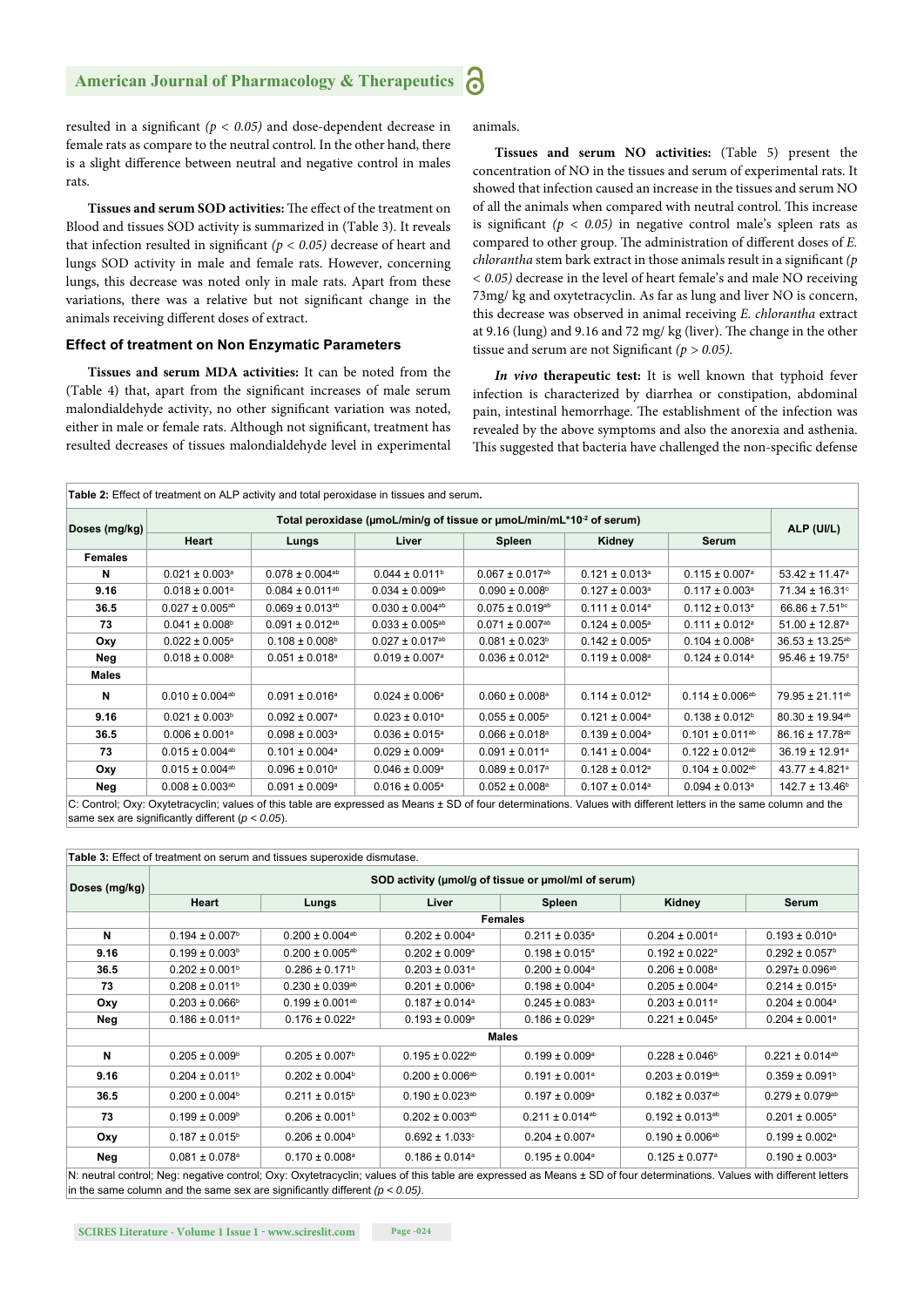|                | Malondialdehyde (µM/g of tissue or µM/ml of serum) |                                |                                 |                                |                                |                                 |  |  |
|----------------|----------------------------------------------------|--------------------------------|---------------------------------|--------------------------------|--------------------------------|---------------------------------|--|--|
| Doses (mg/kg)  | Heart                                              | Lungs                          | Liver                           | Spleen                         | Kidney                         | <b>Serum</b>                    |  |  |
| <b>Females</b> |                                                    |                                |                                 |                                |                                |                                 |  |  |
| N              | $2.557 \pm 0.494$ <sup>a</sup>                     | $3.342 \pm 1.895^a$            | $2.781 \pm 0.351^a$             | $5.787 \pm 1.947$ <sup>a</sup> | $5.092 \pm 1.958^a$            | $3.986 \pm 0.106^a$             |  |  |
| 9.16           | $2.983 \pm 0.212$ <sup>abc</sup>                   | $4.352 \pm 1.688$ <sup>a</sup> | $4.867 \pm 0.323$ <sup>ab</sup> | $7.649 \pm 1.525^a$            | $6.527 \pm 1.640^a$            | $4.281 \pm 0.125$ abc           |  |  |
| 36.5           | $3.701 \pm 0.907$ bc                               | $4.374 \pm 1.721^a$            | $3.477 \pm 0.741^{ab}$          | $6.146 \pm 1.347$ <sup>a</sup> | $6.976 \pm 1.470^a$            | $4.967 \pm 1.114$ <sup>bc</sup> |  |  |
| 73             | $2.849 \pm 0.823$ <sup>ab</sup>                    | $4.687 \pm 2.458$ <sup>a</sup> | $3.117 \pm 1.387$ <sup>ab</sup> | $6.438 \pm 2.313$ <sup>a</sup> | $6.258 \pm 0.970$ <sup>a</sup> | $5.719 \pm 0.469$ <sup>ab</sup> |  |  |
| Oxy            | $2.759 \pm 0.134$ <sup>ab</sup>                    | $4.127 \pm 0.617$ <sup>a</sup> | $4.038 \pm 0.792$ <sup>ab</sup> | $9.308 \pm 2.661$ <sup>a</sup> | $6.617 \pm 1.425^a$            | $5.555 \pm 0.406$ <sup>ab</sup> |  |  |
| Neg            | $3.880 \pm 0.447$ °                                | $5.293 \pm 1.320^a$            | $5.720 \pm 1.938$ <sup>b</sup>  | $9.914 \pm 2.584$ <sup>a</sup> | $6.101 \pm 1.912$ <sup>a</sup> | $6.241 \pm 0.998^{\circ}$       |  |  |
| Males          |                                                    |                                |                                 |                                |                                |                                 |  |  |
| N              | $1.772 \pm 0.636^a$                                | $3.387 \pm 1.751^a$            | $3.095 \pm 0.808^a$             | $5.810 \pm 1.138$ <sup>a</sup> | $7.155 \pm 2.791$ <sup>a</sup> | $4.444 \pm 0.544^a$             |  |  |
| 9.16           | $3.566 \pm 1.820^{ab}$                             | $4.845 \pm 0.572$ <sup>a</sup> | $4.150 \pm 0.420$ <sup>a</sup>  | 7.088 ± 1.232 <sup>a</sup>     | $8.075 \pm 1.407$ <sup>a</sup> | $5.718 \pm 1.038$ <sup>b</sup>  |  |  |
| 36.5           | $3.095 \pm 0.693^{ab}$                             | $4.172 \pm 0.588$ <sup>a</sup> | $3.611 \pm 1.159$ <sup>a</sup>  | $6.931 \pm 1.952$ <sup>a</sup> | $7.223 \pm 1.205^a$            | $5.654 \pm 1.131$ <sup>b</sup>  |  |  |
| 73             | $2.848 \pm 0.476^{ab}$                             | $3.723 \pm 0.883$ <sup>a</sup> | $3.095 \pm 0.274$ <sup>a</sup>  | $7.783 \pm 2.831^a$            | $6.056 \pm 2.247$ <sup>a</sup> | $5.032 \pm 0.184$ <sup>ab</sup> |  |  |
| Oxy            | $2.759 \pm 0.423^{ab}$                             | $5.002 \pm 1.590^{\circ}$      | $4.195 \pm 1.865^a$             | $7.200 \pm 2.005^a$            | $7.851 \pm 2.299^a$            | $6.078 \pm 0.289^b$             |  |  |
| Neg            | $4.418 \pm 1.537$ <sup>b</sup>                     | $5.653 \pm 2.072$ <sup>a</sup> | $4.531 \pm 1.462$ <sup>a</sup>  | $7.873 \pm 2.990^{\circ}$      | $8.88 \pm 1.098$ <sup>a</sup>  | $7.254 \pm 0.537$ °             |  |  |

N: neutral control; Neg: negative control; Oxy: Oxytetracyclin; values of this table are expressed as Means ± SD of four determinations. Values with different letters in the same column and the same sex are significantly different  $(p < 0.05)$ .

|                |                                                       | Table 5: Effect of the treatment on Nitric oxide (umole/g of tissue or umole/ml of serum) in the serum and tissues. |                                |                                |                                |                                |  |  |  |
|----------------|-------------------------------------------------------|---------------------------------------------------------------------------------------------------------------------|--------------------------------|--------------------------------|--------------------------------|--------------------------------|--|--|--|
| Doses (mg/kg)  | Nitric oxide (umole/g of tissue or umole/ml of serum) |                                                                                                                     |                                |                                |                                |                                |  |  |  |
|                | Heart                                                 | Lungs                                                                                                               | Liver                          | <b>Spleen</b>                  | Kidney                         | Serum                          |  |  |  |
| <b>Females</b> |                                                       |                                                                                                                     |                                |                                |                                |                                |  |  |  |
| N              | $0.161 \pm 0.100^{ab}$                                | $1.874 \pm 0.385^{\circ}$                                                                                           | $0.750 \pm 0.224$ <sup>a</sup> | $1.699 \pm 0.623$ <sup>a</sup> | $5.114 \pm 0.762$ <sup>a</sup> | $2.506 \pm 0.287$ <sup>a</sup> |  |  |  |
| 9.16           | $0.342 \pm 0.146^{ab}$                                | $2.503 \pm 0.329$ <sup>a</sup>                                                                                      | $1.096 \pm 0.433$ <sup>a</sup> | $1.251 \pm 0.205^{\circ}$      | $5.732 \pm 1.003$ <sup>a</sup> | $3.834 \pm 0.265^{\circ}$      |  |  |  |
| 36.5           | $0.184 \pm 0.075$ <sup>ab</sup>                       | $1.623 \pm 0.580$ <sup>a</sup>                                                                                      | $0.609 \pm 0.171$ <sup>a</sup> | $1.399 \pm 0.278$ <sup>a</sup> | $3.922 \pm 0.653$ <sup>a</sup> | $2.944 \pm 0.761$ <sup>a</sup> |  |  |  |
| 73             | $0.036 \pm 0.003$ <sup>a</sup>                        | $2.879 \pm 0.985$ <sup>a</sup>                                                                                      | $0.586 \pm 0.120$ <sup>a</sup> | $0.905 \pm 0.164$ <sup>a</sup> | $5.281 \pm 0.476$ <sup>a</sup> | $2.498 \pm 0.731$ <sup>a</sup> |  |  |  |
| OXY            | $0.039 \pm 0.005$ <sup>a</sup>                        | $3.337 \pm 0.677$ <sup>a</sup>                                                                                      | $0.869 \pm 0.126$ <sup>a</sup> | $1.229 \pm 0.682$ <sup>a</sup> | $5.662 \pm 1.104$ <sup>a</sup> | $2.401 \pm 0.450$ <sup>a</sup> |  |  |  |
| Neg            | $0.840 \pm 0.466^{\circ}$                             | $2.952 \pm 0.527$ <sup>a</sup>                                                                                      | $0.945 \pm 0.071$ <sup>a</sup> | $2.576 \pm 1.643$ <sup>a</sup> | $6.879 \pm 1.282$ <sup>a</sup> | $3.981 \pm 1.078$ <sup>a</sup> |  |  |  |
| Males          |                                                       |                                                                                                                     |                                |                                |                                |                                |  |  |  |
| N              | $0.355 \pm 0.148^{ab}$                                | $2.191 \pm 0.656^a$                                                                                                 | $0.355 \pm 0.141^a$            | $0.6477 \pm 0.135^a$           | $4.622 \pm 1.133$ <sup>a</sup> | $2.566 \pm 0.158$ <sup>a</sup> |  |  |  |
| 9.16           | $0.441 \pm 0.081$ <sup>ab</sup>                       | $2.352 \pm 0.546^a$                                                                                                 | $0.283 \pm 0.157$ <sup>a</sup> | $2.074 \pm 0.173$ <sup>b</sup> | $5.566 \pm 0.261$ <sup>a</sup> | $4.792 \pm 0.893$ <sup>a</sup> |  |  |  |
| 36.5           | $0.263 \pm 0.088$ <sup>ab</sup>                       | $3.206 \pm 0.277$ <sup>ab</sup>                                                                                     | $0.392 \pm 0.064$ <sup>a</sup> | $2.096 \pm 1.700^{\circ}$      | $4.369 \pm 1.025^{\circ}$      | $2.428 \pm 0.718$ <sup>a</sup> |  |  |  |
| 73             | $0.168 \pm 0.056^a$                                   | $2.694 \pm 0.133$ <sup>ab</sup>                                                                                     | $0.500 \pm 0.143$ <sup>a</sup> | $1.030 \pm 0.269^{\circ}$      | $3.049 \pm 1.501^a$            | $3.958 \pm 0.648^a$            |  |  |  |
| Oxy            | $0.095 \pm 0.039^a$                                   | $2.982 \pm 0.525$ <sup>ab</sup>                                                                                     | $0.662 \pm 0.323$ <sup>a</sup> | $2.280 \pm 1.201$ <sup>b</sup> | $6.288 \pm 0.655^{\circ}$      | $2.678 \pm 0.198$ <sup>a</sup> |  |  |  |
| Neg            | $0.467 \pm 0.255$ <sup>b</sup>                        | $4.522 \pm 0.690^{\circ}$                                                                                           | $1.295 \pm 0.520^{\circ}$      | $2.487 \pm 0.561$ <sup>b</sup> | $6.305 \pm 0.910^{\circ}$      | $5.171 \pm 1.407$ <sup>a</sup> |  |  |  |

N: neutral control; Neg: negative control; Oxy: Oxytetracyclin; values of this table are expressed as Means ± SD of four determinations. Values with different letters in the same column and the same sex are significantly different  $(p < 0.05)$ .

mechanism of rats, and have proliferated in animals organs after having invaded the blood system [26]. The marked reduction of bacteria load in culture media after administration of various dose of *E. chlorantha* stem bark extract confirmed the antimicrobial potency of the plant and therefore suggests its efficacy in the treatment of typhoid fever. This reduction may be due to the combined action of the extract and immune system since slight decreases of bacteria load was also noted in negative control group animal [26]. Rats treated at dose 73 mg/ kg bw of extract recovered almost at the same period as those treated with oxytetracyclin. The results demonstrate that this plant possess compounds endow with antibacterial activity. In fact, *E. chlorantha* stem bark was report to possess flavonoids, phenol and alkaloids, which have already shown several pharmacological properties including antibacterial properties [27].

**Antioxidant test:** Bacterial infections in living cells result in a releasing of toxins whose metabolism may lead to an increased formation of highly reactive molecules that can cause oxidative damage to the entire body [8]. Typhoid fever induced by *Salmonella* typhi is due to the formation of the active metabolite (superoxide radical). The antioxidant defense mechanisms include enzymatic and non-enzymatic antioxidants play a crucial role in sustaining the physiological levels of  $O_2$  and  $H_2O_2$  and eradicating the peroxides generated from bacterial infection and inadvertent exposure to toxic drugs. Any natural medications with antioxidant profiles may help maintaining health. Among the antioxidants are enzymes such as catalase and peroxidase [29,30]. The increases in the level of catalase in animal receiving different doses of plant extract suggest that this plant extract possess catalase-like compounds which have contributed to the rapid break down of hydrogen peroxide produced during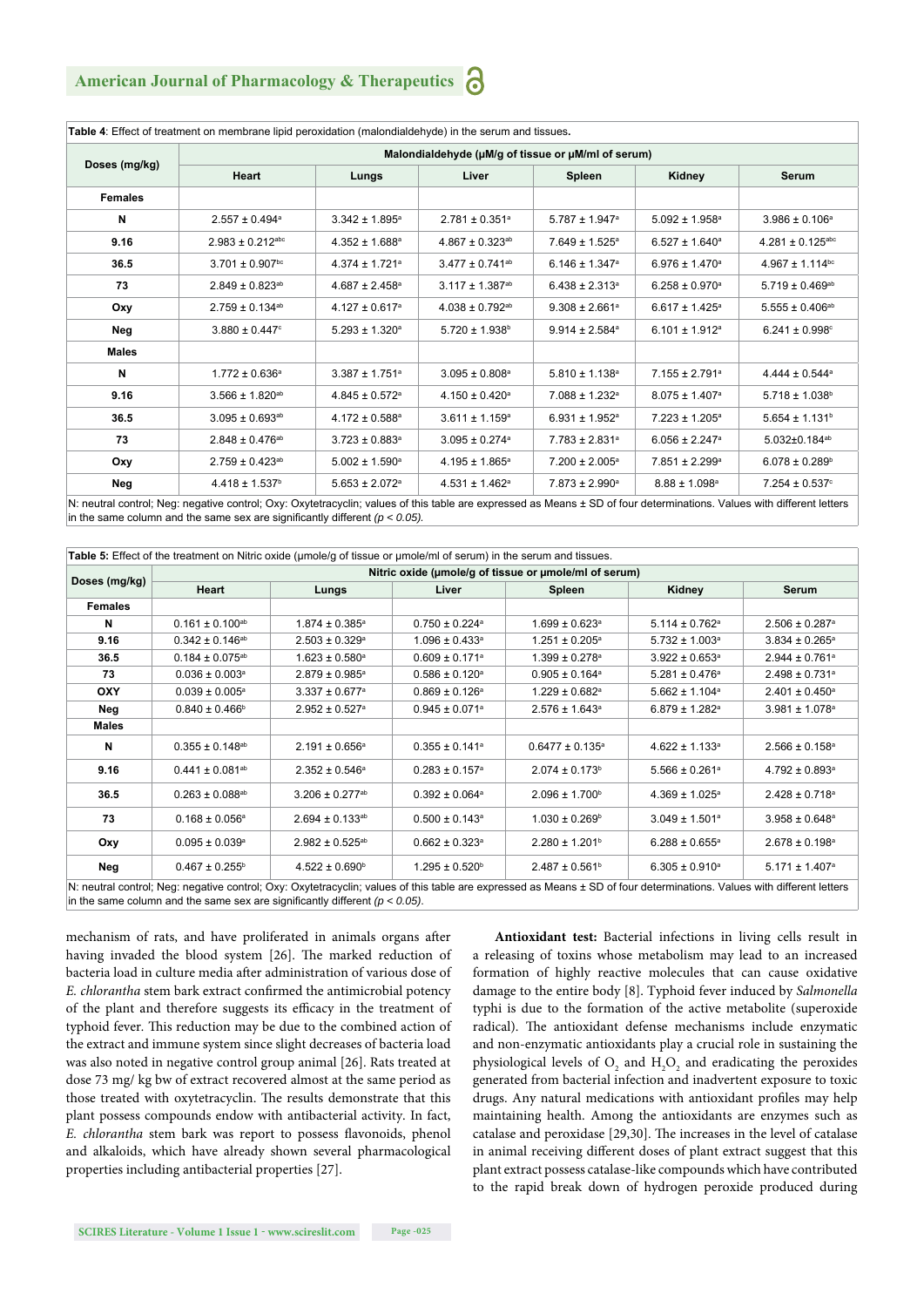#### **American Journal of Pharmacology & Therapeutics** Ъ

bacterial infection and by negative feedback mechanism contributed to the inhibition of endogenous production of catalase. Indeed, catalase is a ubiquitous enzyme that catalyzes the decomposition of hydrogen peroxide, a reactive oxygen species, which is a toxic product of both normal aerobic metabolism and pathogenic ROS production [31,32]. The fact that the administration of the extract of *E. chlorantha* has corrected the decrease in the level of heart spleen and liver catalase induced by the infection could demonstrate that it has an *in vivo* antioxidant activity and is capable of ameliorating the effects of ROS in biologic system [33,34]. Peroxidase (POD) is widely distributed in all animal tissues, and the highest activity is found in the red blood cells. It decomposes hydrogen peroxide and protects the tissues from highly reactive hydroxyl radicals [29,35]. So, the reduction in its activity in negative control animals might be due to the number of deleterious effects induced by the assimilation of superoxide radical and hydrogen peroxide [36]. However, the relative and significant increase observed in animals treated with different doses of extract of *E. chlorantha* could explain its healing effect. Superoxide Dismutase (SOD) plays a key role in the detoxification of superoxide radical, thereby protecting cells from damage induced by free radicals [37]. The reduction in SOD activity after infection could be due to the oxidation of catalase enzymes [38]. The increased in serum and tissues activities of SOD as observed in this study reveals the *in vivo* antioxidant activity of the extract. In fact, the rise in SOD activity level is due to the up regulation of SOD gene to increase the expression to enhance the defense activity of SOD required to quench excessively generated superoxide radical [45]. Serum Alkaline Phosphatase (ALP) acts as a marker of hepatic damages. [28] Have shown that oxidative stress is linked to the increase in the level of serum alkaline phosphatase. This elevation indicates cellular leakage and loss of functional integrity of cell membrane in the liver [39]. So, the significant  $(P < 0.05)$  increase in ALP activity of the serum of infected and non-treated control might be due to increased synthesis, in presence of increasing biliary pressure [40]. The decrease of this activity in rats treated with *E. chlorantha* stem bark could be due to the healing state of the animals. This result corroborates the fact that serum level of ALP becomes normal with the healing of hepatic parenchyma and the regeneration of hepatocytes [41]. The investigation of the direct effect of the plant extract on lipid peroxidation was done by measuring MDA level. The decrease of the MDA level in the heart, serum and liver of negative control rats after the administration of *E. chlorantha* stem bark extract suggests that the plant extract could improve the pathological condition of the rats by reducing lipid peroxidation. Indeed, an increase in the level of lipid peroxidation products results in increased levels of oxygen free radicals, which attack the polyunsaturated fatty acids in cell membranes and cause lipid peroxidation [42]. Nitrite Oxide (NO) is Known to participate in the regulation of the redox potential of various cells and might be involved in the protection against or the production of oxidative stress within various tissues depending on its concentration. The excess of nitric oxide reacts with oxygen to generate nitrite and peroxynitrite anions, which act as free radicals [43]. The significant  $(P < 0.05)$  increased in the level of NO in the spleen of negative control groups of males rats could be explained by its excessive production to destroy the microorganism. In the other hand, the decrease observed in the animals treated with the extract suggests that the extract is able to prevent the alteration of some biomolecules [44]. phytochemicals analysis of the *E. chlorantha*  extracts reveals the presence of polyphenols, flavonoids and triterpenes which are known to possess antioxidant activity [32]. The antioxidant activity could then be lead to the anti-Salmonella activity of the ethanolic extract of *E. chlorantha* stem bark.

# **CONCLUSION**

The antioxidant and anti-lipid peroxidation effects of the ethanolic extract of *E. chlorantha* may be the rationale behind some of its folkloric uses and may be responsible for some of its pharmacological effects. These data suggest that extracts from these plant species should be further investigated in order to isolate bioactive components that might function as potential anti-salmonella agents, in order to minimize the damage caused by excessive oxidant production.

# **ACKNOWLEDGEMENTS**

We gratefully acknowledge the Cameroon National Herbarium (Yaounde) for the plant identification. The authors are also thankful to "Pasteur Centre", Yaounde, Cameroon for their contribution and all the staff of the Laboratory of Microbiology and Antimicrobial Substances (LAMAS) of the Department of Biochemistry of the University of Dschang (Cameroon) and the Biotechnology Center of the University of Yaounde I for their contribution.

# **REFERENCES**

- 1. WHO. Typhoid fever surveillance and vaccine use, South-East Asia and Western Pacific Regions. Wkly Epidemiol Rec. 2014; 89: 429-439. https://goo.gl/qRjMGW
- 2. Ivanoff B. Typhoid fever. Global situation and WHO recommendations. South East Asian J Trop Med Public Health. 1995; 26: 1-6.
- 3. Brooks GFm Caroll KC, Butel JS, Morse SA. Jawetz Melnick and Adelberg's Medical Microbiology, 24th ed (eBook) McGraw-Hill. 2007. https://goo.gl/9EY1Eo
- 4. Manilla. Research guidelines for evaluating the safety and efficacy of herbal medicines. 1992; 38. https://goo.gl/fJXs7o
- 5. Nauciel C, vilde JL. Bacteriologie Medicale. Elsevier Masson. 2005. https://goo.gl/Z7Bmkk
- 6. Grover JK, Yadav SP. Pharmacological actions and potential uses of *Momordica charantia*. A review. J Ethnopharmacol. 2004; 93: 123-132. https://goo.gl/5i7oZT
- 7. Rastaldo R, Pagliaro P, Cappello S, Penna C, Mancardi D, Westerhof N, et al. Nitricoxide and cardiac function. Life Sciences, 2007; 81: 779-793. https://goo.gl/2C7Brh
- 8. Lunga PK, Tamokou JDD, Fodouop SPC, Kuiate JR, J Tchoumboue, Gatsing D. Antityphoid and radical scavenging properties of the methanol extracts and compounds from the aerial part of *Paullinia pinnata*. Springer plus. 2014; 302: 01-09. https://goo.gl/CR6kj1
- 9. Kamlesh M, Shen J, Tierney W. Stroke mortality and race. Does access to care influence outcomes. Am J Med Sci. 2007; 333: 327-332. https://goo.gl/ wTX8fY
- 10. De Diego Otero Y, Romero Zerbo Y, El Bekay R, Decara J, Sanchez L, Rodriguez-de Fonseca F, et al. Alpha-tocopherol protects against oxidative stress in the fragile X knockout mouse: An experimental therapeutic approach for the Fmr1 deficiency. Neuropsychopharmacology. 2009; 34: 1011-26. https://goo.gl/9bA5cD
- 11. Magadula JJ, Tewtrakul S, Gatto J, Richomme P. *In vitro* Antioxidant and anti-HIV-1 protease (PR) activities of two clusiaceae plants endemic to Tanzania. Int. J. Biol. Chem. Sci. 2011; 5: 1096-1104. https://goo.gl/fAKLN6
- 12. Seifried HE, Anderson DE, Fisher EI, Milner JA. A review of the interaction among dietary antioxidant and reactive oxygen species. J Nutr Biochem. 2007; 18: 567-579. https://goo.gl/8tzmM7
- 13. Cunningham AB. African Medicinal Plants; United Nations Educational, Scientific and Cultural Organization: Paris, France, 1993.
- 14. Odugbemi TO, Akinsulire OR, Aibinu IE, Fabeku PO. Medicinal plants useful for malaria therapy in Okeigbo, Ondo State, Southwest Niger. Afr J Tradit Complement Altern Med. 2007; 4: 191-198. https://goo.gl/RNDjvf
- 15. Adjanohoun JF, Aboubakar N, Dramane K, Ebot ME, Ekpere JA, Enow-Orock EG, et al. Traditional Medecine and Pharmacopoeia: Contribution to